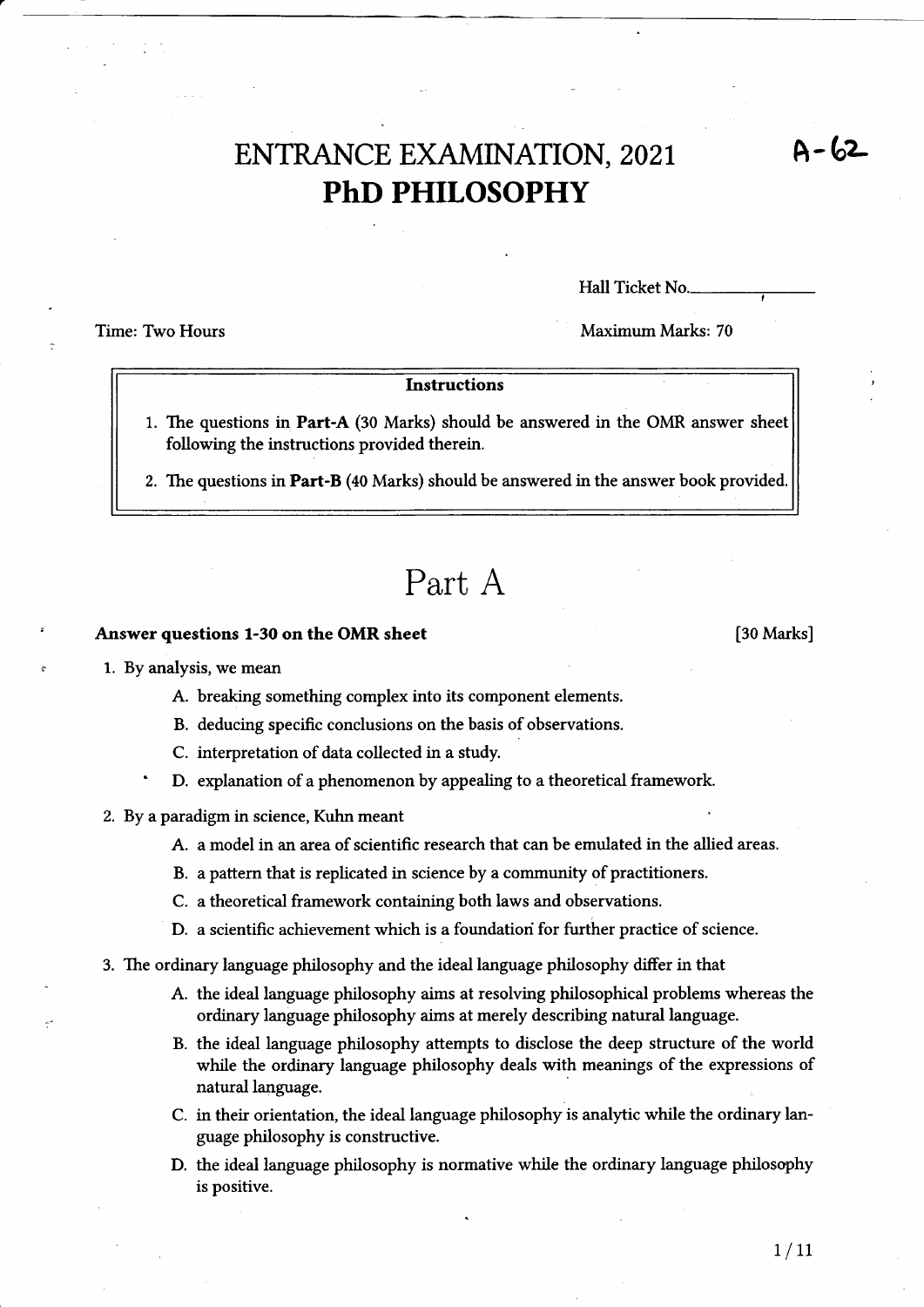$A - 62$ 

4. What, according to Kautilya, is the foundation of Sāmkhya, Yoga and Lokāyata?

- A. Vitanda
- B. Tarka
- C. Anviksiki
- D. Dharma
- 5. Which of the following statements are correct on the difference between tantra and mantra?
	- I. Tantra is associated with the realization of the self through techniques and mantra is associated with the realization of the self through the cognition of truth.
	- II. Tantra follows magico-religious practice and mantra is concerned with chanting to attain spirituality.
	- III. Tantra is materialist and mantra is non-materialist.
	- IV. Non-conceptual awareness predominates in tantra and conceptual awareness predominates in mantra.
		- A. I, and IV
		- B. I and II
		- C. III and IV
		- D. I, III and IV
- 6. Purva-pakga is a method of establishing a philosophical position by
	- I. stating the opponent's position.
	- II. ignoring the opponent's position.
	- III. addressing the opponent's position.
	- IV. showing the fallibility in the opponent's position.
		- A. I, II and IV
		- B. II, III and IV
		- C. I, III and IV
		- D. III and IV

7. Match the following and select the correct answer from the codes given below.

- 
- 
- 
- 
- - A. I-2,II-3, III-4,IV-1, V-5
	- B. I-3, II-2, III-1, IV-5, V-4
	- c. I-4,II-5, m-2,IV-1, V-3
	- D. I-5, II-4, III-1, IV-2, V-3
- I. Rāja Yoga 1. Higher knowledge
- II. Bhakti Yoga 2. From the body to spirituality
- W. Jñāna Yoga 3. Renunciation through detachment
- IV. Hatha Yoga 4. Salvation through attachment
- V. Karma Yoga 5. From the mind to spirituality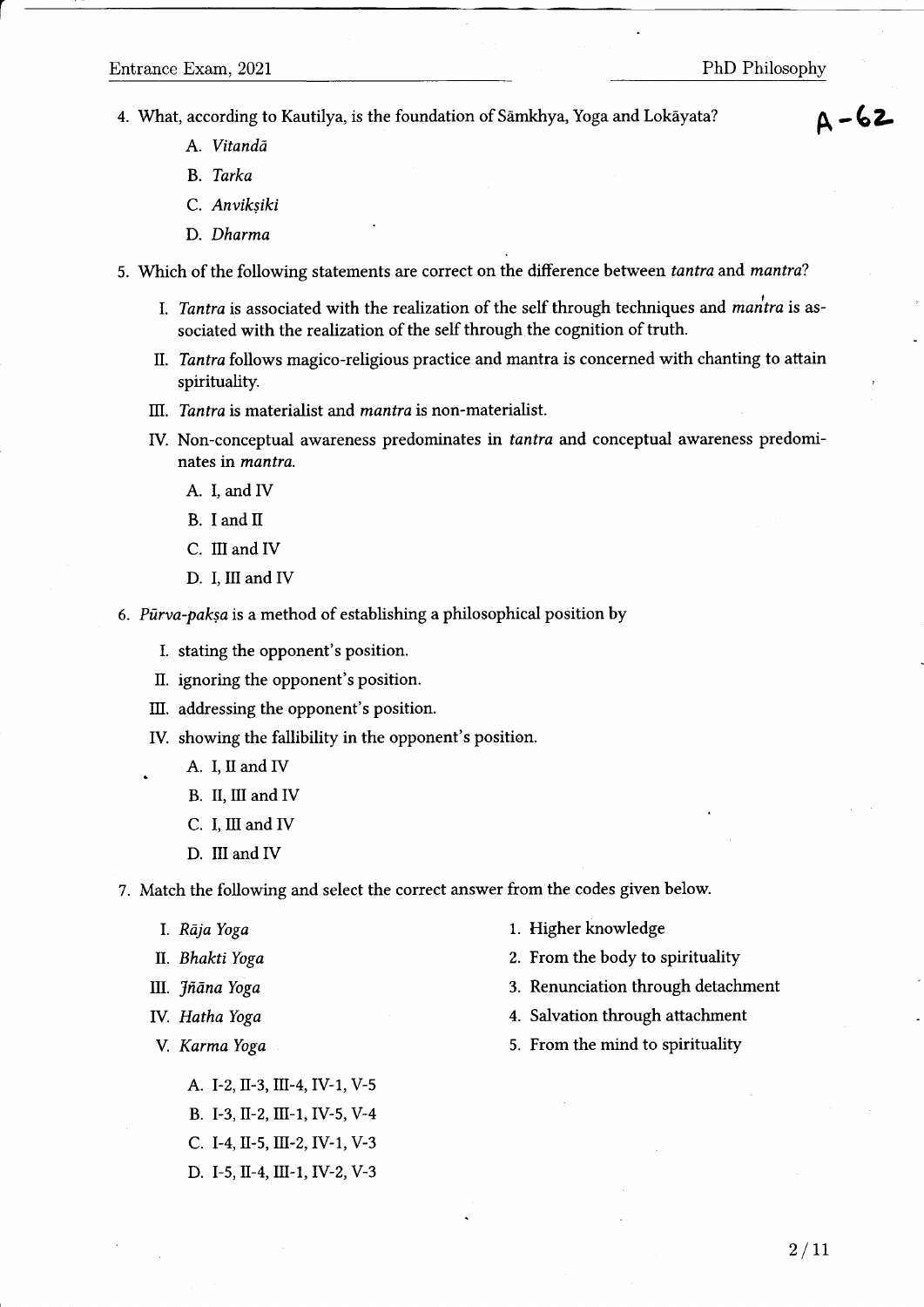- A -62
- 8. In a recent study, using bibliometric analysis, Maximilian Noichl has pointed out that the citation practices in philosophy do not reveal analytic philosophy as an identifiable cluster. Noichl's study is an instance of
	- A. metaphysical research.
	- B. meta-philosophical research.
	- C. epistemological research.
	- D. logical research.
- 9. In a recent discussion, Prof. Ashok Gulati and Prof. Reetika Khera registered a disagreement. According to Gulati, in the Indian context, one ought to define large farmers as people with holdings over 4 hectares. Otherwise, the large farmers will be limited to a mere 1%. However, according to Khera, one must stick with the standard definition of large farmers as people with holdings over 10 hectares because that is the definition employed by the Government.

What kind of disagreement is there between Prof. Gulati and Prof. Khera?

- A. Syntactic
- B. Factual
- C. Semantic
- D. Scientific
- 10. Stipulative definition is useful to
	- A. resolve grammatical disputes.
	- B. settle factual disputes.
	- C. limit the scope of a term.
	- D. introduce new terms.
- 11. Which type of propositions have existential import in modern logic?
	- A. Both A and E
	- B. Both I and O
	- C. Both A and I
	- D. Both E and O
- 12. If a formal system is incomplete, then
	- A. there is at least one well formed formula (WFF) whose truth value is undecidable.
	- B. there is no WFF whose truth value is undecidable.
	- C. there is at least one WFF which is always false.
	- D. there is at least one set of WIFs which is inconsistent.
- 13. Which of the following is meant to express that the entities should not be multiplied beyond necessities?
	- A. Ockham's Razor
	- B. Hume's Fork
	- C. Plato's Cave
	- D. Kant's Transcendentalism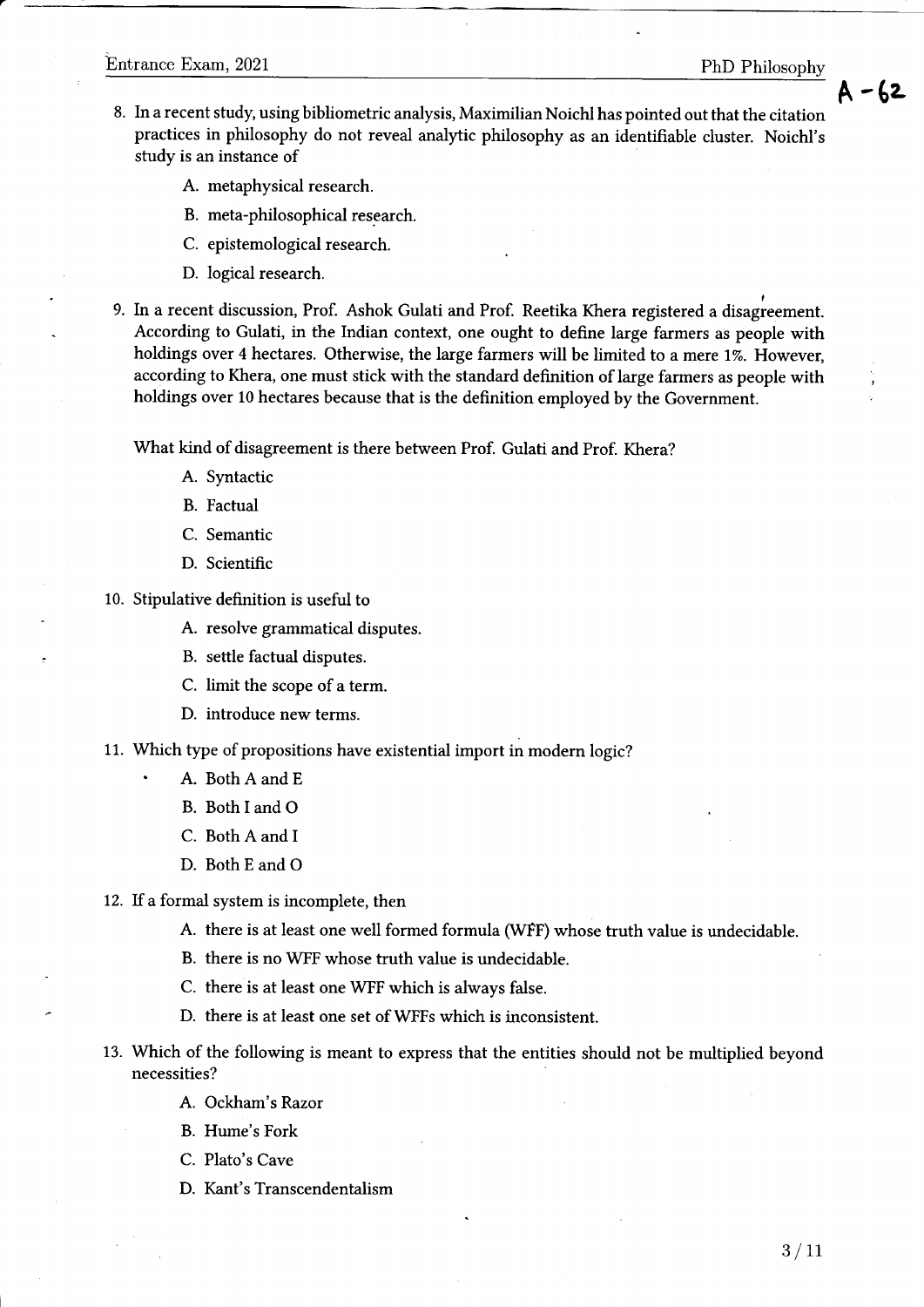h -62

14. Match the following and select the correct answer from the codes given below

I. Buddhism

- II. Samkhya
- III. Nyāya-vaiśesikā
- IV. Mīmāmsā
	- A. I-4, II-3, III-2, IV-1
	- B. I-3, II-4, III-2, [V-1
	- C. I-2, II-3, III-1, IV-4
	- D. I-4, II-1, III-2, IV-3
- 15. The form of a transcendental argument is
	- A. P is true. Q is necessary for P to be possibly true. Therefore, Q.
	- B. P is true. Q is necessary for P to be possibly true. Therefore, P.
	- C. P is true. It is impossible that not-P and Q are true. Therefore, P.
	- D. P is true. It is impossible that both not-P and not-Q are true. Therefore, Q.
- 16. Which of the following statements are true of Bentham's version of hedonistic utilitarianism?
	- I. Happiness can be calculated.
	- II. Happiness is pleasure and absence of pain.
	- III. Some pleasures are more valuable than others.
	- IV. Happiness is the only good.
		- A. I, II, III
		- B. II, III, IV
		- C. M,IV,I
		- D. IV, I, II

17. Match the following and select the correct answer from the codes given below.

- I. Eliminative Materialism
- II. Intentionality
- III. Embodiment
- IV. The Unconscious
	- A. l-2,II-5, m-4,IV-3 B. I-3, II-1, III-2, IV-3
- 1. Being about or directed at something.
- 2. The mental and the physical are two aspects of the same thing.
- 3. Neurobiological terms are eventually translatable into folk psychological vocabulary.
- 4. The mental has physical manifestation in the world.
- 5. Falsification of the idea of incorrigibility.
- 1. Both *prāmāņya* and *aprāmāņya* are svatah
- 2. Both *prāmāņya* and *aprāmāņya* are **paratah**
- 3. Svatah prāmāņya and parath aprāmānya
- 4. Svatah aprāmāņya and parath prāmānya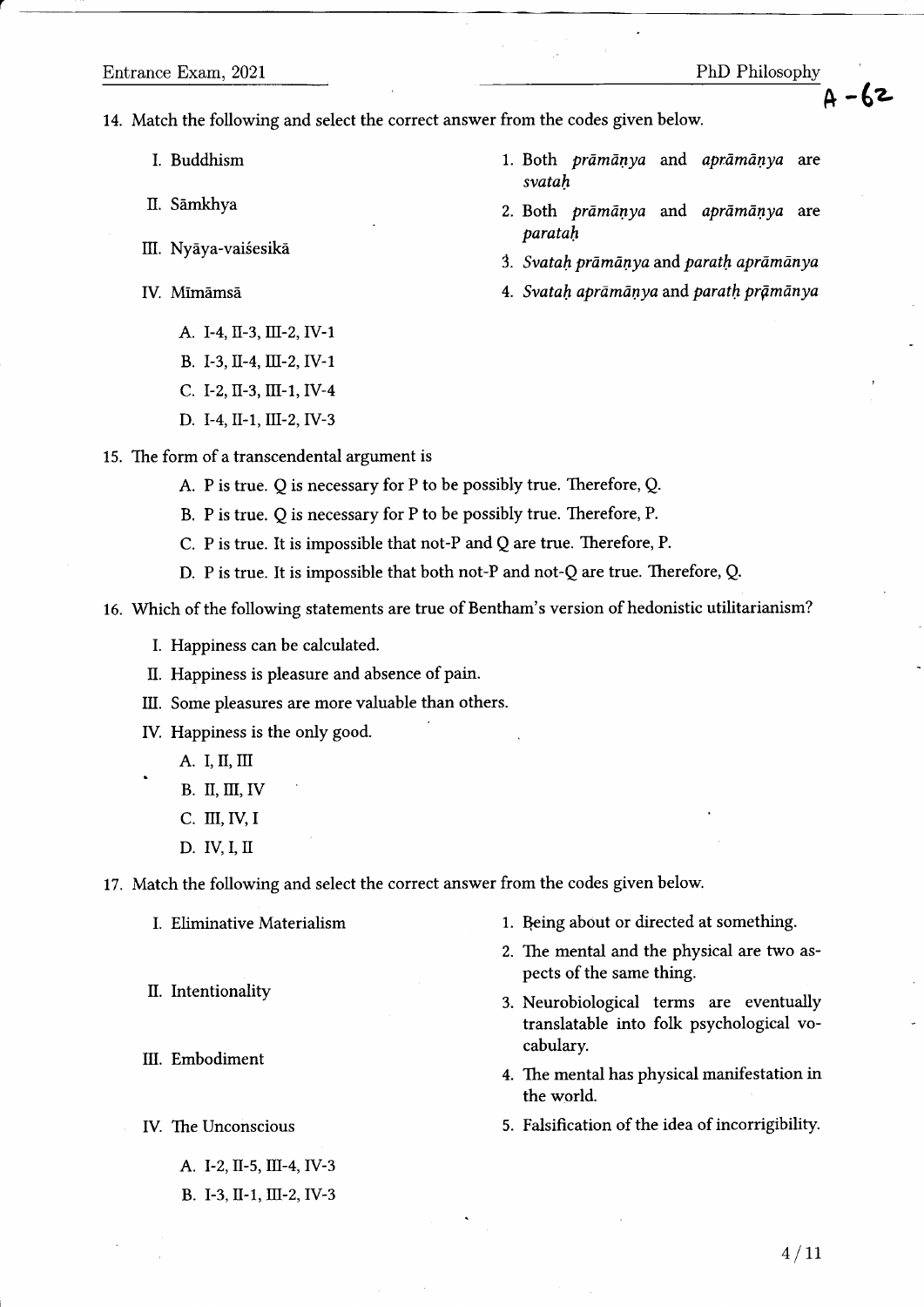;

C. I-3, II-1, III-4, IV-5<br>D. I-2 II-5 III-4, IV-3

D. I-2, II-5, III-4, IV-3

18. According to Kant, the inquiry of reason that has been on the secure course of a science from its very inception is

A. Logic.

- B. Mathematics.
- C. Natural Science.
- D. Metaphysics.

19. Functionalism defines a mental state as

- A. a state that causes a mental state, stimuli, and behaviour.
- B. a state that is caused by a mental state, and causes stimuli and behaviour.
- C. a state that causes another mental state and is caused by stimuli or behaviour.
- D. a sate that is caused by stimuli and causes another state and/or a behaviour
- 20. Match the following and select the correct answer from the codes given below.
	- I. Contingent a priori 1. Water is  $H_2O$ .
	- II. Synthetic  $a$  priori 2. The grass is green.
	- III. Necessary *a posteriori* 3.  $1+1=2$ .
	- IV. Synthetic a posteriori meter long.
		- A. I-4, II-3, III-1, IV-2
		- B. I-4, II-3, III-1, IV-2
		- . c. I-4,II-3, m-1,IV-z

D. I-2, II-3, III-1, IV-4

21. Match the following and select the correct answer from the codes given below.

I. Sense-Reference Distinction 1. Grice

- II. Refutation of Analytic-Synthetic Distinc- 2. Austin tion 3. Searle
- III. Natural Meaning and Non-Natural Mean-<sup>1</sup> Information and the continuum of the continuum of the same dependent of the same dependent of the same dependent of  $\frac{1}{2}$  and  $\frac{1}{2}$  and  $\frac{1}{2}$  and  $\frac{1}{2}$  and  $\frac{1}{2}$  and  $\frac{1}{2}$  and  $\frac{1}{2}$  and  $\frac{$
- IV. Locutionary Acts and Illocutionary Acts 5. Quine Distinction 6. Locke
- V. Refutation of the Locutionary-Illocutionary Distinction
- VI. Primary Qualities and Secondary Qualities Distinction
	- A. I-4, II-5, III-1, IV-2, V-3, VI-6
	- B. I-4, II-1, UI-5, IV-2,V-3,V1-6
- 
- 
- 
- 
- 
- 

 $5/11$ 

- 
- 
- 
- 4. The standard meter bar in paris is one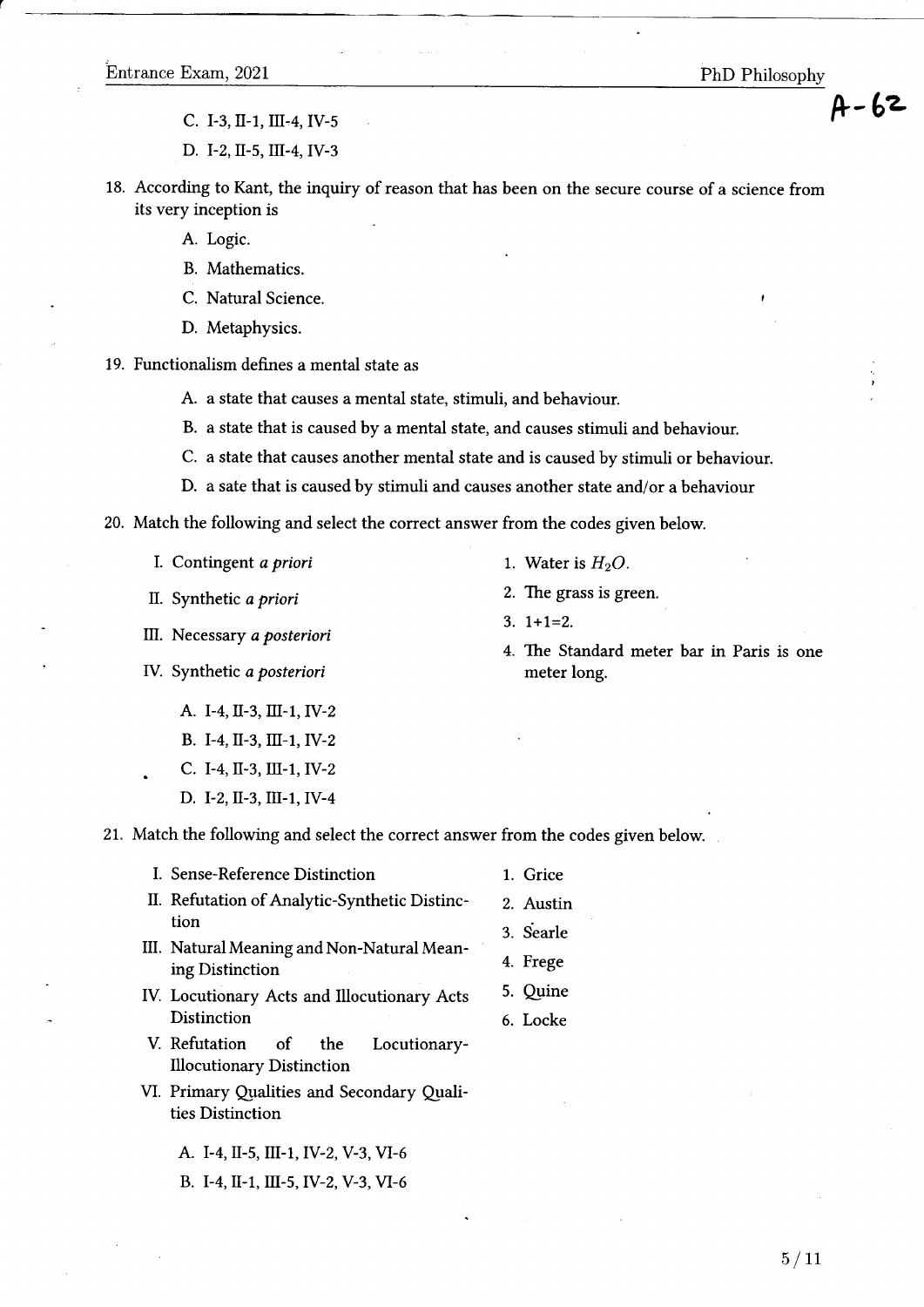- C. I-5, II-4, III-1, IV-3, V-6, VI-2  $\mathsf{A}$  62
- D. I-1, II-5, III-4, IV-6, V-2, VI-3

22. Match the following and select the correct answer from the codes given below.

- I. The Open Question Argument 1. Descartes
- II. The Dream Argument 2. Berkeley
- III. The Master Argument 3. Locke
- IV. The Ontological Argument 4. St. Anselm
- V. The Third Man Argument 5. Plato
- VI. Argument against Private Language 6. G. E. Moore
- 
- 
- 
- 
- -
	- 7. Wittgenstein
	- A. I-6, II-1, III-2, IV-4, V-5, VI-7
	- B. I-5, II-7, III-3, IV-2, V-4, VI-6
	- C. I-3, II-2, III-4, IV-6, V-5, VI-7
	- D. I-6, II-1, III-5, IV-2, V-7, VI-3
- 23. If we follow Hume, we can imagine that
	- A. 2+2 is not equal to 5.
	- B. a thing to be and not to be at the same time.
	- C. there is a world in which the triangles have ten sides.
	- D. there is a world in which human beings are not walking at all.

24. Match the following and select the correct answer from the codes given below.

- 
- 
- 
- - A. I-4. II-3, III-1, IV-z
	- B. I-2. II-3, III-4, IV-1
	- C. I-1. II-4, III-2, IV-3
	- D. I-1. II-4, III-3, IV-2
- 25. Which of the following statements concerning Nyaya-vaisesika view of samanya is/are correct?
	- 1. The individual alone is real and there is no universal other than particular objects of experience.
	- 2. The universal is the basis of the notion of sameness that we have with regard to all the individuals of a certain class.
	- 3. There is no universal subsisting in another universal.
		- A. 2 only
		- B.2and3

 $6/11$ 

- I. Spinoza 1. Intellectual love of God
- II. Leibnitz 2. Unmoved Mover
- III. Aristotle 3. Metaphysics of Nature
- IV. Kant 4. Pre-established Harmony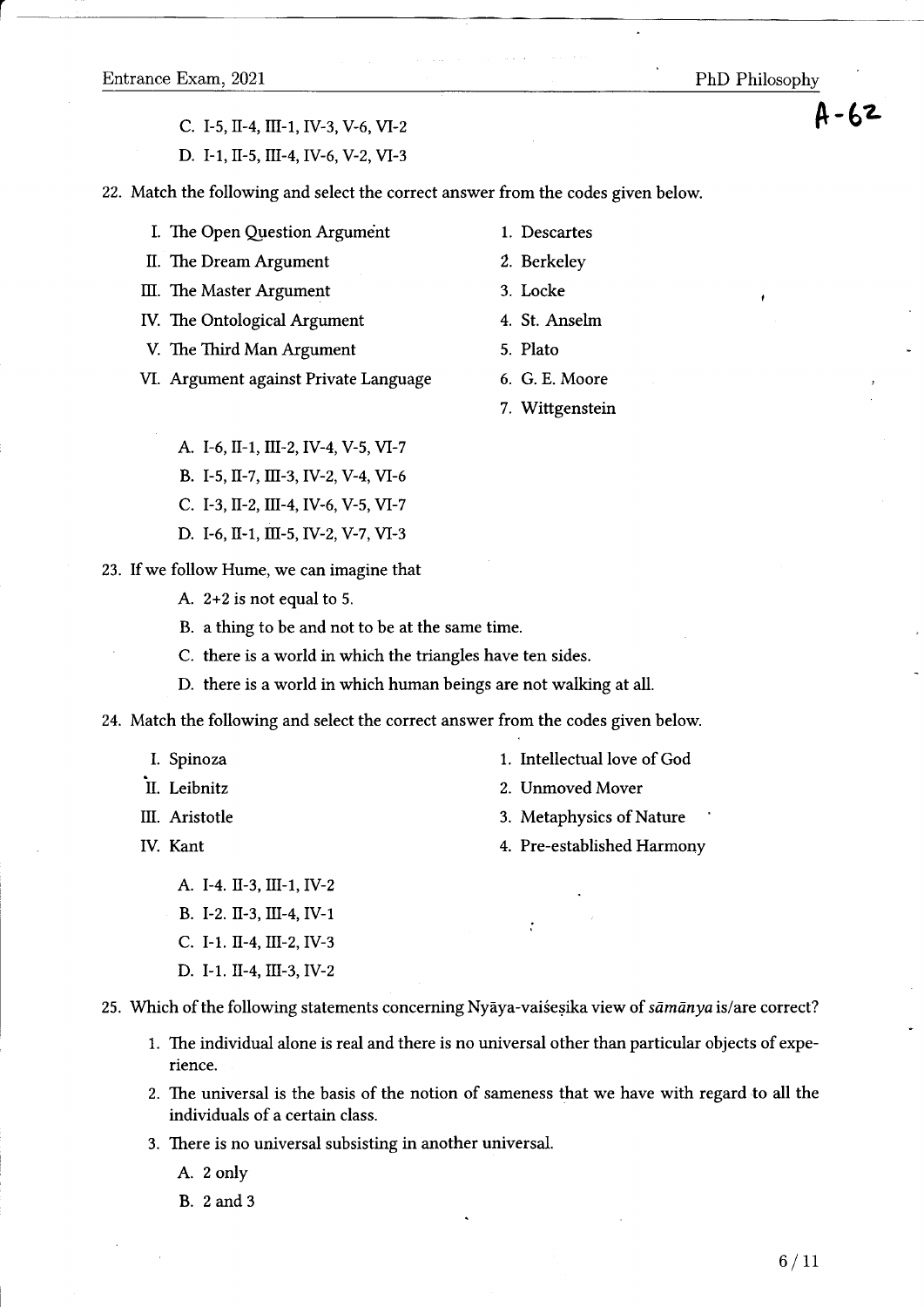- C. 3 only  $A-62$
- D. 1 and 3

26. Match the following and select the correct answer from the codes given below.

- I. Yogācara Buddhism
- II. Nyāya-vaiśesika
- III. Mādhyamika Buddhism
- IV. Prābhākara Mīmāmsa
	- A. I-3, II-4, III-1, IV-2
	- B. I-4, II-3, III-2, IV-1
	- C. I-3, II-4, III-2, IV-1
	- D. I-2, II-1, III-4, IV-3

27. Match the following and select the correct answer from the codes given below.

- l. Mokga
- II. Nirvāņa

lll. Apavarga

- IV. Kaivalya
	- A. I-4, II-1, III-2, IV-3
	- B. I-1, II-4, III-3, IV-2
	- C. I-1, II-2, III-3, IV-4
	- D. I-3, II-4, III-1, IV-2
- 1. Jaina
- 2. Samkhya

1. asatkhyātivāda

3. atmakhyatiyada

4. anyathākhyātivāda

.2. akhyātivāda

- 3. Nydya
- 4. Buddhism

- 28. What is the correct sequence of the following links according to the Buddhist theory of dependent origination?
	- 1. Trsna
	- 2. Vedana
	- 3. Sparsa
	- 4. Upadana
		- A. 1.-2-3-4
		- $B. 2-3-1-4$
		- $C. 3-2-4-1$
		- $D. 3-2-1-4$
- 29. Select the correct sequence.
	- A. Prakrti, Mahat, Ahamkāra, Bhūta
	- B. Purușa, Prakrti, Ahamkāra, Bhūta
	- C. Prakrti, Mahat, Ahamkāra, Tanmātra
	- D. Prakrti, Ahamkāra, Bhūta, Tanmātra
- 30. Match the following on the basis of the different types of meanings of Gangayam ghosah (house on the Ganges) and select the correct answer from the codes given below.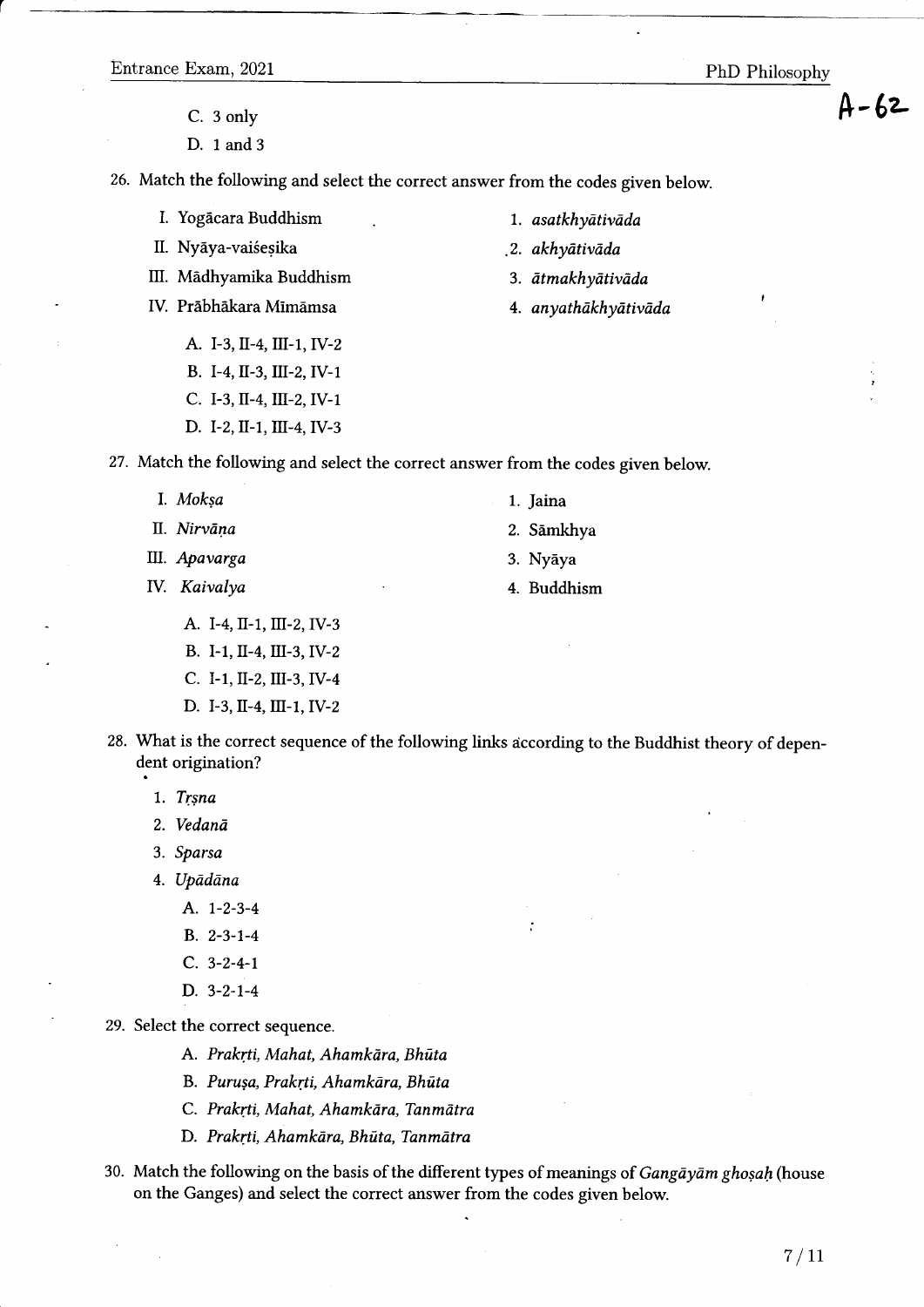I. House in a holy and peaceful place.

IL House on the bank of the river Ganges

- III. House in the stream of Ganges
	- A. I-2,II-3,III-4
	- B. I-4, II-1, III-3
	- C. I-2, II-1, III-4
	- D. I-3, II-4, III-2

.

Part-B

1. Lak;and 2. Dhvani

3. Abhidha 4. Vyafijana

Answer the questions on the booklet provided.

[ao Marks]

### 31. Read the following passage carefully. Formulate one each of the five types of questions given in parenthesis and answer them in one or two sentences. (Five types: explanatory, descriptive, evaluative, informative and critical)

[10 Marks]

Let me attempt to formulate the basic difficulty as I see it. In its very simplest terms, Popper's account of scientific knowledge involves generalisations and their observational tests. If we find a bonafide counterexample to a generalisation, we can say that it has been deductively refuted. To be sure, as Popper explicitly acknowledges, there may be difficulties in some cases in determining whether certain observations constitute genuine counterexamples to a generalisation, but that does not undermine the claim that a genuine counterexample yields a deductive refutation. According to Popper, negative instances provide rational grounds for rejecting generalisations. If, however, we make observations and perform tests, but no negative instance is found, all we can say deductively is that the generalisation in question has not been refuted. In particular, positive instances do not provide confirmation or inductive support for any such unrefuted generalisation. At this stage, I claim, we have no basis for rational prediction. Taken in themselves, our observation reports refer to past events, and consequently they have no predictive content. They say nothing about future events. If, however, we take a general statement as a premise, and conjoin to it some appropriate observation statements about past or present events, we may be able to deduce a conclusion which says something about future occurrences and which, thereby, has predictive content. Popper himself gives this account of the logic of prediction (Schilpp [1974], p. 1030).

The problem of rational prediction concerns the status of the general premise in such an argument. One may claim, as Popper does, that we ought not to use a generalisation which has actually been refuted as a premise in a predictive argument of this sort, for we are justified in regarding it as false. We ought not to employ premises which are known to be false if we hope to deduce true predictions. The exclusion of refuted generalisations does not, however, tell us what general premise should be employed. A - 62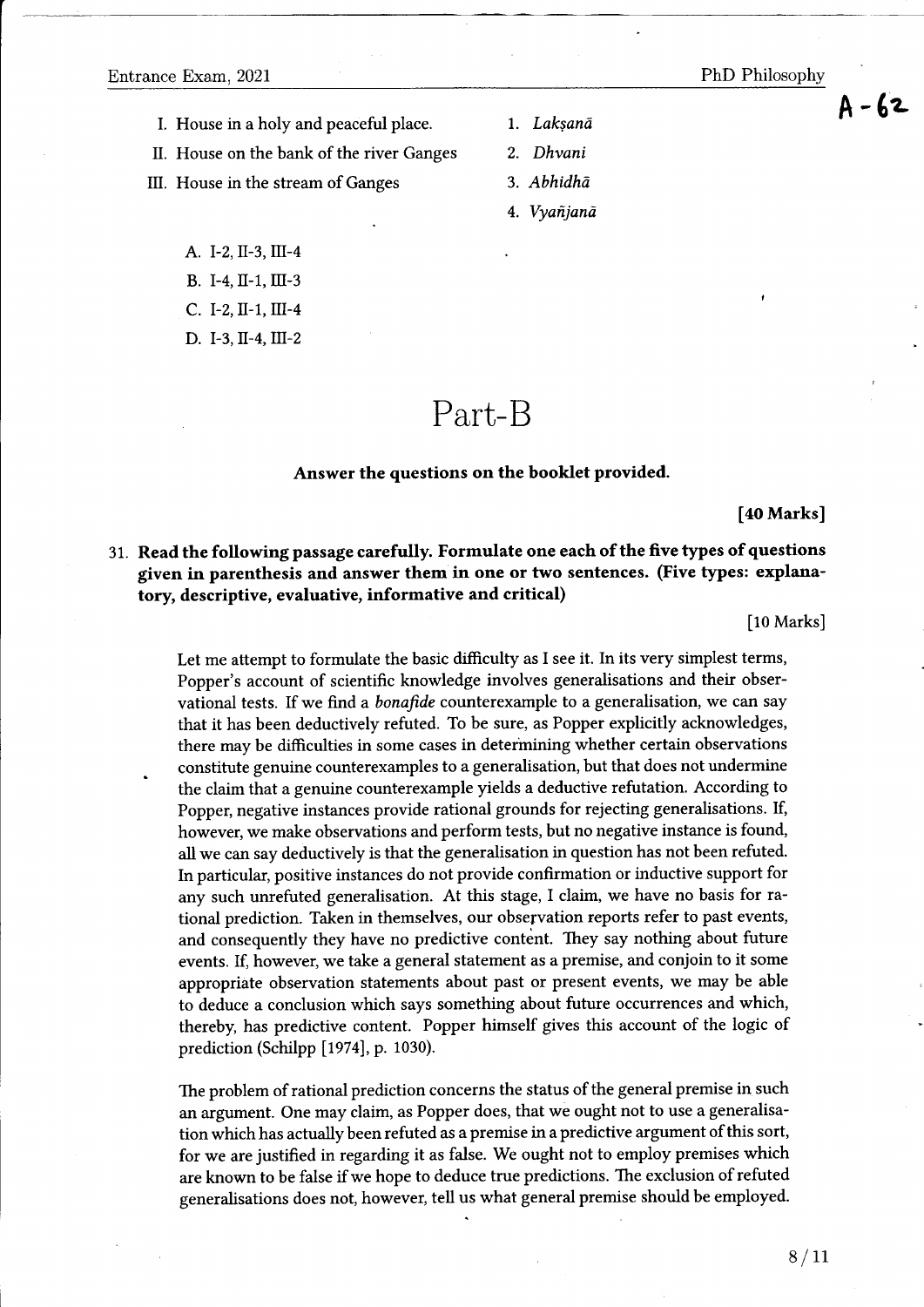$A - 62$ 

Typically there will be an infinite array of generalisations which are compatible with the available observational evidence, and which are therefore, as yet, unrefuted. If we were free to choose arbitrarily from among all the unrefuted alternatives, we could predict anything whatever. If there were no rational basis for choosing from among all of the unrefuted alternatives, then, as I think Popper would agree, there would be no such thing as rational pfediction. We are not in this unfortunate situation, popper contends, for we do have grounds for preferring one unrefuted generalisation io another:

My solution of the logical problem of induction was that we may have pref- ' erences for certain of the competing conjectures; that is, for those which are highly informative and which so far have stood up to eliminative criticism (Schilpp [1974], p. 1024).

Popper's concept of corroboration is designed to measure the manner in which conjectures have stood up to severe criticism, including severe testing. This, I take it, is the crucial thesis-that there is a rational basis for preferring one unrefuted generalisation to another for use in a predictive argument. If that is correct, then Popper can legitimately claim to have solved the problem of rational prediction.

(Wesley C. Salmon (1981). 'Rational Prediction', The British Journal for the Philosophy of Science)

## 32. Read the following passage carefully and answer questions given at the end of the passage in one or two sentences. [10 marks]

Doubts about whether some particular hypothesis is true can often be settled by following the ordinary, well-known ways of establishing matters of so-called empirical fact. But the skeptic maintains that the whole structure of practices and beliefs on the basis of which empirical hypotheses are ordinarily "supported" has not itself been shown to be reliable. As long as we have a public objective world of material objects in space and time to rely on, particular questions about how we know that such-andsuch is the case can eventually be settled. But that there is such a world of material objects at all is a matter of contingent fact, and the skeptic challenges us to show how we know it. According to him, any justification for our belief will have to come from within experience, and so no adequate justification can ever be given. Transcendental arguments are supposed to demonstrate the impossibility or illegitimacy of this skeptical challenge by proving that certain concepts are necessary for thought or experience; but before trying to see exactly how they are thought to do this it will be instructive to consider a possible objection to what has been said so far.

If transcendental arguments are meant to answer the skeptic's question and if, as many believe, that question makes no sense, then there will be little point in considering the exact nature of these alleged arguments. This line is reminiscent of that taken by Carnap. He, like Kant, distinguishes between two types of questions-ordinary empirical questions on the one hand, which are raised and answered from "within" <sup>a</sup> framework of concepts, beliefs, and recognized procedures of confirmation, and, on the other hand, questions raised by the skeptic or metaphysician about this framework, raised, so to speak, "from outside." To ask whether there are any objects more than ten billion miles from the earth is to ask an "internal" question to which there is an objectively right answer. It is a genuine "theoretical" issue which can be settled by discovering the truth of certain empirical statements. But to ask simply whether there are any objects at all is to ask an "external" question about the existence of the system of spatiotemporal material objects as a whole, and this is not a "theoretical"

 $9/11$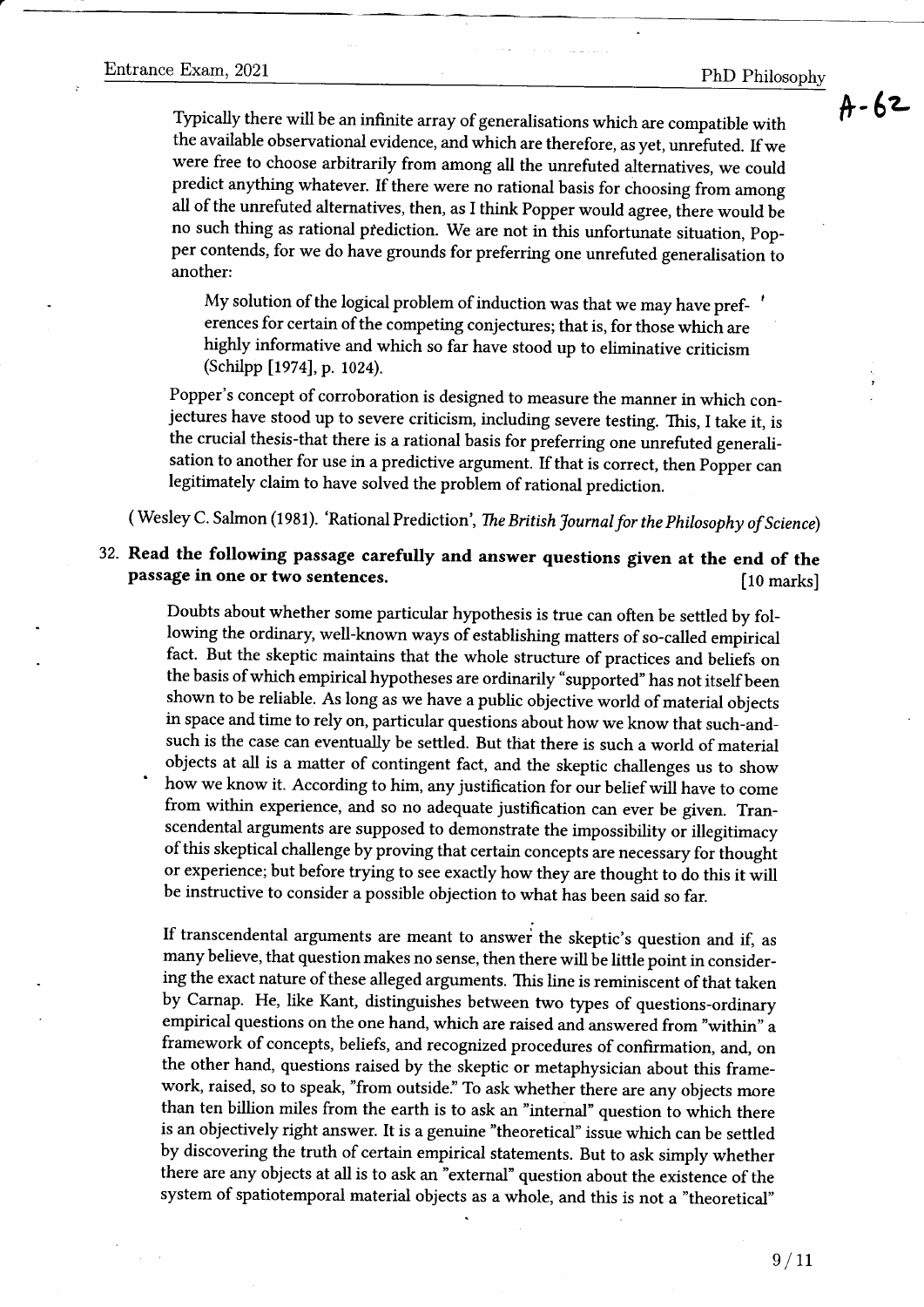$A - 62$ 

question with an objectively right answer at all. It is a "practical" question, a request for a decision as to whether or not we should think and talk in terms of material objects. Since there is no set of true propositions that would answer an "external" question, the issue cannot be settled by gathering evidence.

The belief that "external" questions must be answered in the same way as ordinary empirical questions is what leads the epistemologist to the skeptical impasse. Carnap avoids skepticism by denying this and claiming that statements like 'There are material objects' assert nothing about the world at all and, hence, that we couldn't conceivably lack knowledge of their truth value. They have no truth value-they merely serve to express a policy we have adopted or a convention with which we comply.

If this conventionalist line is to be successful there must be no need for us to conceive of the world in terms of material objects in space and time; it must be perfectly possible for us to find the world and our experience intelligible in other terms. But transcendental arguments are supposed to prove that certain particular concepts are necessary for experience or thought; they establish the necessity or indispensability of certain concepts. Therefore conventionalism of this sort will be refuted if a sound transcendental argument can be produced. If there are particular concepts that are necessary for thought or experience then it is false that, for every one of our present concepts, we could dispense with it and still find the world or our experience intelligible. A sound transcendental argument therefore would show that it is wrong to think (with the conventionalist) that the only possible justification of our ways of thinking is "pragmatic" or practical, and equally wrong to think (with the skeptic) that they can be justified only by collecting direct empirical evidence of their reliability. Although these look like difficult demands to meet, they represent the minimum conditions that Kant set for the success of a transcendental argument.

( Barry Stroud (1968). 'Transcendental Arguments', The Journal of Philosophy)

### Questions

- (a) What is the skeptic's challenge to the existence of the external world?
- (b) How does Carnap answer the skeptic?
- (c) How do transcendental arguments answer the skeptic?
- (d) Why can't an external question be answered?
- (e) How do transcendental arguments refute conventionalism?

### 33. Answer any one of the following in 500 words.  $\sim$  [10 Marks]

- (a) What is the problem of consciousness? Explain with your own reason whether consciousness can be scientifically explained ?
- (b) According to Kant, space is neither a thing that subsists on its own nor a property of thingsin-themselves, but the form of human sensibility. Critically examine Kant's argument in support of this view of space.
- (c) What, according to Karl Popper, is the problem of demarcation? Explain how his criterion distinguishes between science and metaphysics on the one hand and science and pseudoscience on the other?
- (d) Explain and examine Foucault's archeological method.
- (e) Do you agree with Wittgenstein's statement that the aim of philosophy is 'to show the fly way out of the fly bottle'? Explain your answer.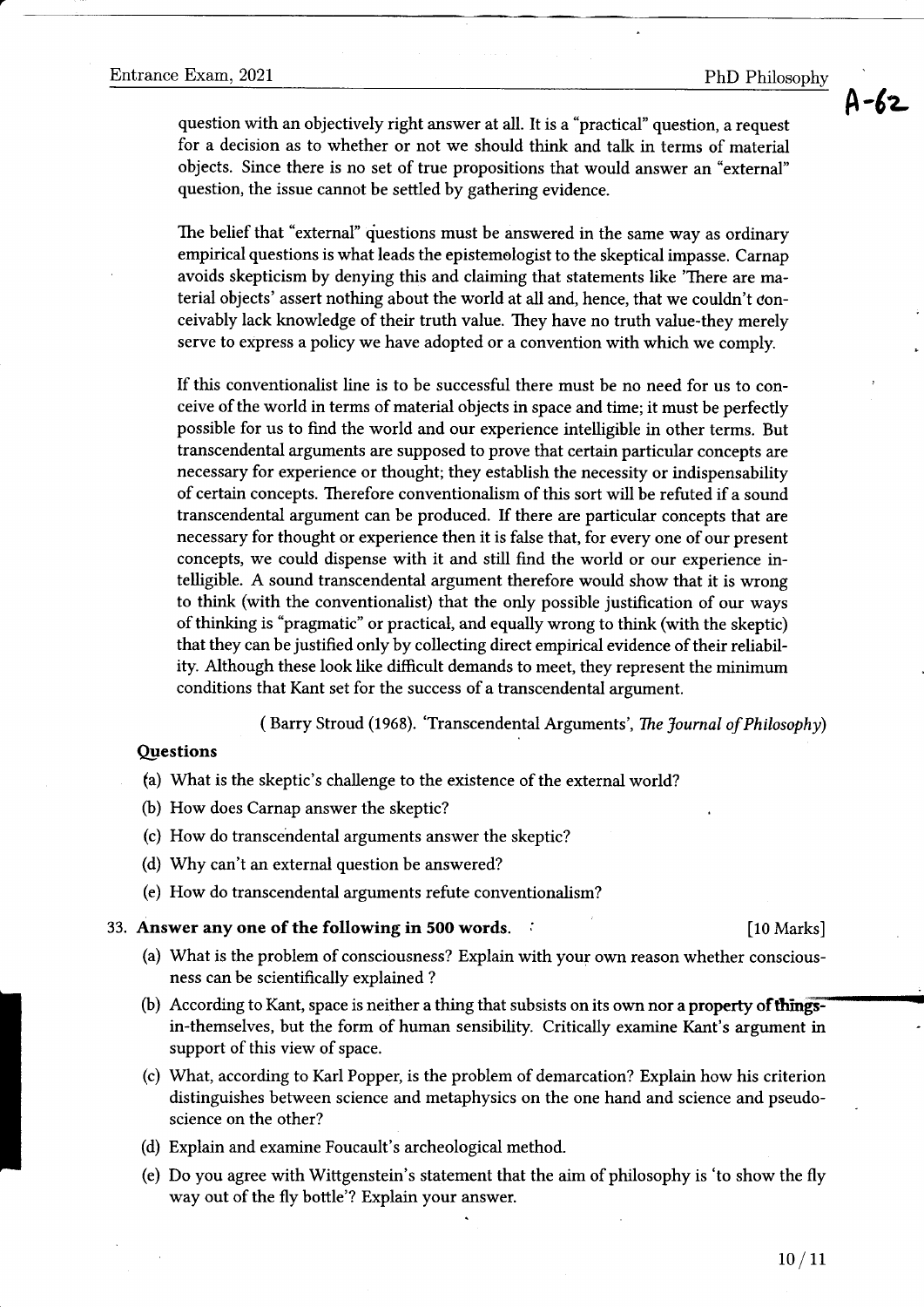(f) We tend to suppose that correct conclusions cannot be obtained by valid reasoning  $A - 62$ from false assumptions, though only the reverse is the case  $-$  that is, incorrect conclusions cannot be logically deduced from true assumptions."

(Stillman Drake, Galileo: A Very Short Introduction).

Do you accept Drake's reasoning? Explain your answer with an example.

(g) Respond to the following paradox that Plato formulated in Meno.

It's impossible for a man to search either for what he knows or for what he doesn't know: he wouldn't be searching for what he knows, since he knows it and that makes the search unnecessary, and he can't search for what he doesn't know either, since he doesn't even know what it is he's going to search for.

(Meno 80e)

:

(Clue: Plato has offered a dilemma and there are only three ways to respond to a dilemma)

(h) For Leibnitz physical objects are composed of unextended and indivisible monads. How then, does Leibnitz account for the extension of the physical objects around us?

### 34. Answer any one of the following in 500 words. [10 Marks]

- (a) How does the concept of pramā upheld by a system determine its accepted pramānas? Discuss.
- (b) What do you understand by Kalpanāpodam pratyakṣam? Distinguish it from 'Kalpanāpodambhrāntam pratyaksam'.
- (c) What is the difference between laksana and vyañjana? Which one of them do you think is more appropriate for poetic communication?
- (d) What is the difference between *purusārtha* and *param purusārtha*? Why do Cārvākas reject moksa as a param purusārtha?
- (e) How is śrotra pratyaksa (auditory perception) different from śabda pramāna? Can śabda pramāna be reduced to anumāna? Explain your answer.
- (f) How do we distinguish Brahman from Māya when both are anirvacaniya?
- (g) How is Rāmānuja's conception of  $\bar{A}$ tman (self) distinguished from Śankara's conception of Atman (self)?
- (h) How do we know a negative fact or the absence of a thing? Discuss the viewpoints of Naiyāyikas and Kumārila.